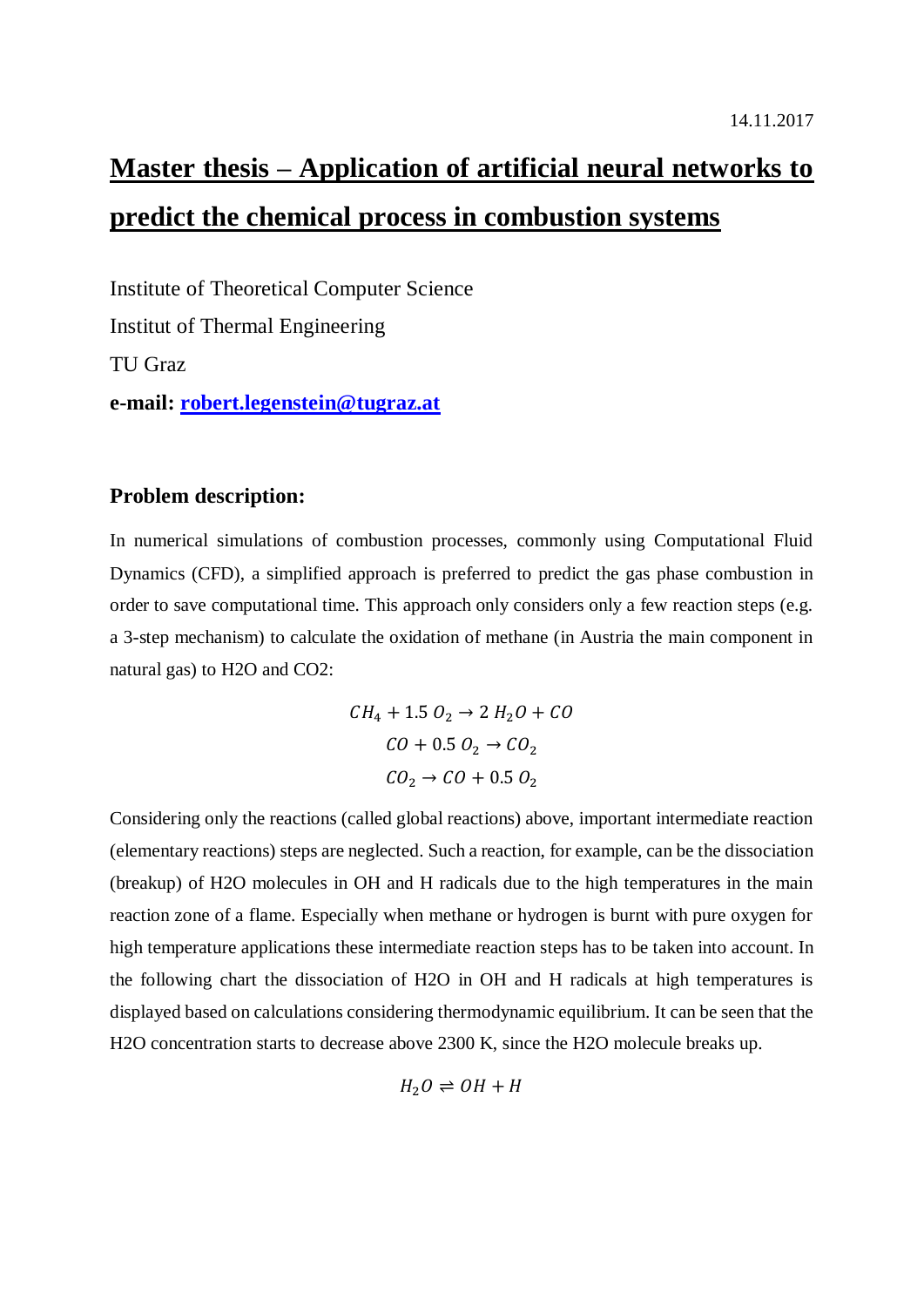

Anyway, to predict the chemical reactions during the combustion process with global reactions, it is inevitable to "adapt" the kinetic parameters of these few reaction steps. The reaction kinetic describes the transient progress of the chemical reactions in the flame. At the moment reaction mechanisms with up to 56 species (CH4, CO, CO2, H, OH, CH3, etc.) and 325 elementary reactions are in use at the Institute of Thermal Engineering (IWT). As a consequence, the computational demand is quite high for a complete simulation of a flame using CFD.

# **Basic question:**

Are artificial neural networks capable to predict temperature and species concentrations in a flame, without solving an entire reaction mechanism?

# **Setup for the task:**

To check the applicability of neural networks for the chemical reactions in the flame, the setup of a laminar counter-flow diffusion flame should be used (see following figure). Here, the fuel and oxidant (e.g. N2/O2 mixture) are transported to the reaction zone through porous media, developing an elongated flame. Such a test rig is under construction at the IWT.